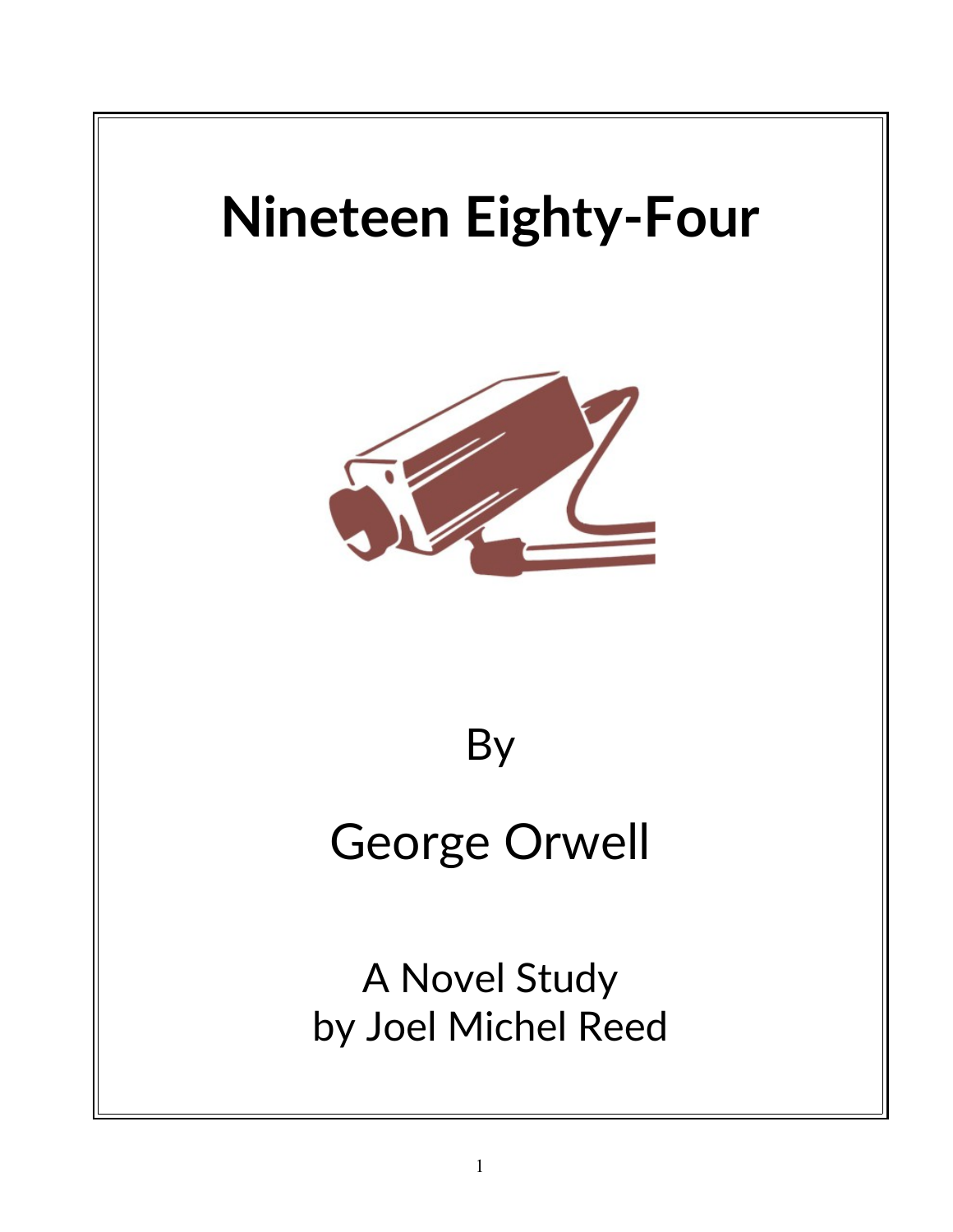# **Nineteen Eighty-Four**



## **Table of Contents**

| <b>Suggestions and Expectations</b> | 3  |
|-------------------------------------|----|
|                                     |    |
| List of Skills                      | 4  |
|                                     |    |
| Synopsis / Author Biography         | 5  |
|                                     |    |
| <b>Student Checklist</b>            | 6  |
|                                     |    |
| Reproducible Student Booklet        | 7  |
|                                     |    |
| <b>Answer Key</b>                   | 63 |
|                                     |    |

**About the author:** Joel Reed has over 70 published novel studies and is the author of four  $\vert$ novels. For information on his work and literature, please visit [www.reednovelstudies.com](http://www.reednovelstudies.com/)

> Copyright © 2016 Joel Reed Revisions Completed in 2022 All rights reserved by author. Permission to copy for single classroom use only. Electronic distribution limited to single classroom use only. Not for public display.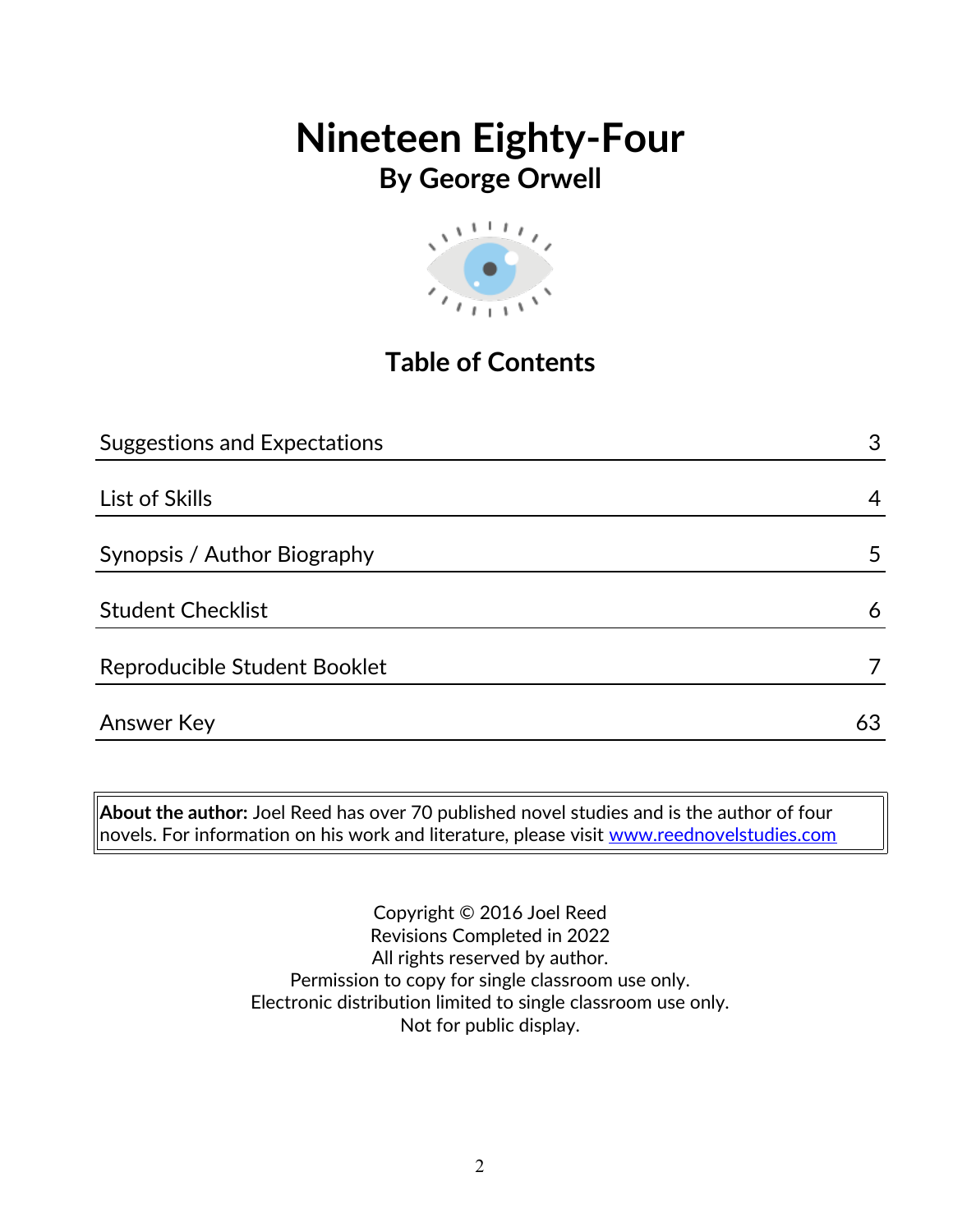### **Suggestions and Expectations**

This curriculum unit can be used in a variety of ways. Each chapter of the novel study focuses on one, two, or three chapters of *Nineteen Eighty-Four* and is comprised of five of the following different activities:

- Before You Read
- Vocabulary Building
- Comprehension Questions
- Language Activities
- Extension Activities

#### **Links with the Common Core Standards (U.S.)**

Many of the activities included in this curriculum unit are supported by the Common Core Standards. For instance the *Reading Standards for Literature, Grade 5*, makes reference to a) determining the meaning of words and phrases. . . including figurative language;

- b) explaining how a series of chapters fits together to provide the overall structure;
- c) compare and contrast two characters;
- d) determine how characters … respond to challenges;
- e) drawing inferences from the text;
- f) determining a theme of a story . . . **and many others.**

A principal expectation of the unit is that students will develop their skills in reading, writing, listening and oral communication, as well as in reasoning and critical thinking. Students will also be expected to provide clear answers to questions and well-constructed explanations. It is critical as well that students be able to relate events and the feelings of characters to their own lives and experiences and describe their own interpretation of a particular passage.

A strength of the unit is that students can work on the activities at their own pace. Every activity need not be completed by all students. A **portfolio cover** is included (p.7) so that students may organize their work and keep it all in one place. A **Student Checklist** is also included (p.6) so that a record of completed work may be recorded.

**Themes** which may be taught in conjunction with the novel include fantasy adventures with unusual characters facing difficult circumstances, mortality, (dysfunctional) families, friendships, jealousy, relationships, politics, philosophy, and religion.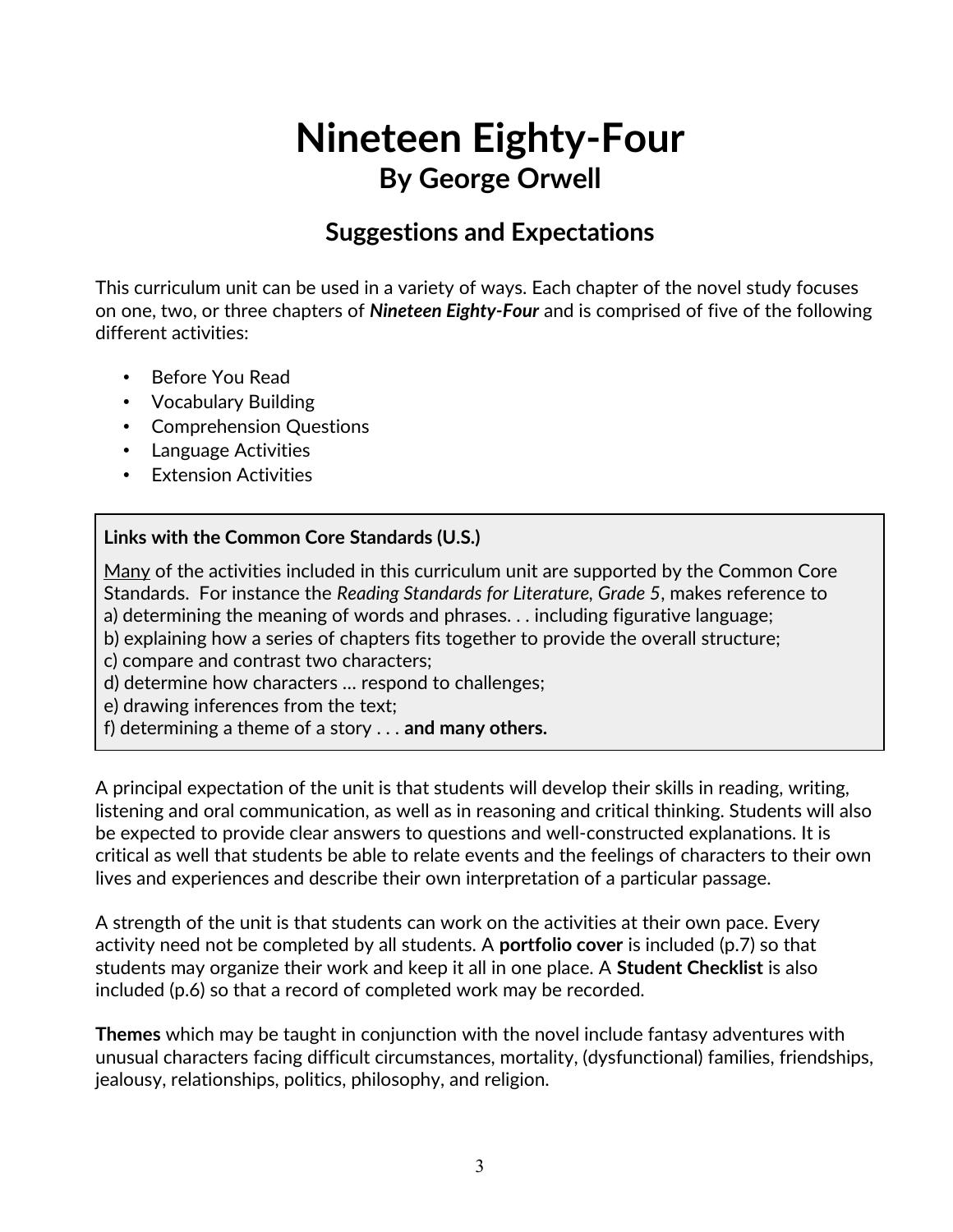### **List of Skills**

#### **Vocabulary Development**

- 1. Locating descriptive words/phrases 8. Use of singular / plural nouns
- 
- 3. Identifying / creating *alliteration* 10. Identifying parts of speech
- 4. Use of capitals and punctuation 11. Completing a crossword
- 
- 
- 7. Identify *personification* 14. Identify *anagrams*

#### **Setting Activities**

1. Summarize the details of a setting

#### **Plot Activities**

- 1. Complete a *time line* of events 4. Identify *cliffhangers*
- 2. Identify conflict in the story 5. Complete Five W's Chart
- 3. Complete a story pyramid

#### **Character Activities**

- 
- 2. Complete a character comparison

#### **Creative and Critical Thinking**

- 
- 2. Write a newspaper story 6. Write a book review
- 
- 

#### **Art Activities**

- 
- 
- 
- 2. Identifying synonyms 9. Listing compound words
	-
	-
- 5. Identifying syllables 12. Identifying antonyms
- 6. Identify *foreshadowing*. 13. Identify/create *similes*
	-

- 
- 
- 1. Determine character traits 3. Relating personal experiences
- 1. Research 5. Write about personal opinions
	-
- 3. Participate in a talk show 7. Complete an observation chart
- 4. Conduct an interview 8. Identification activities
- 1. A Storyboard 3. Design a cover for the novel
- 2. Create a mural 2. Create a comic strip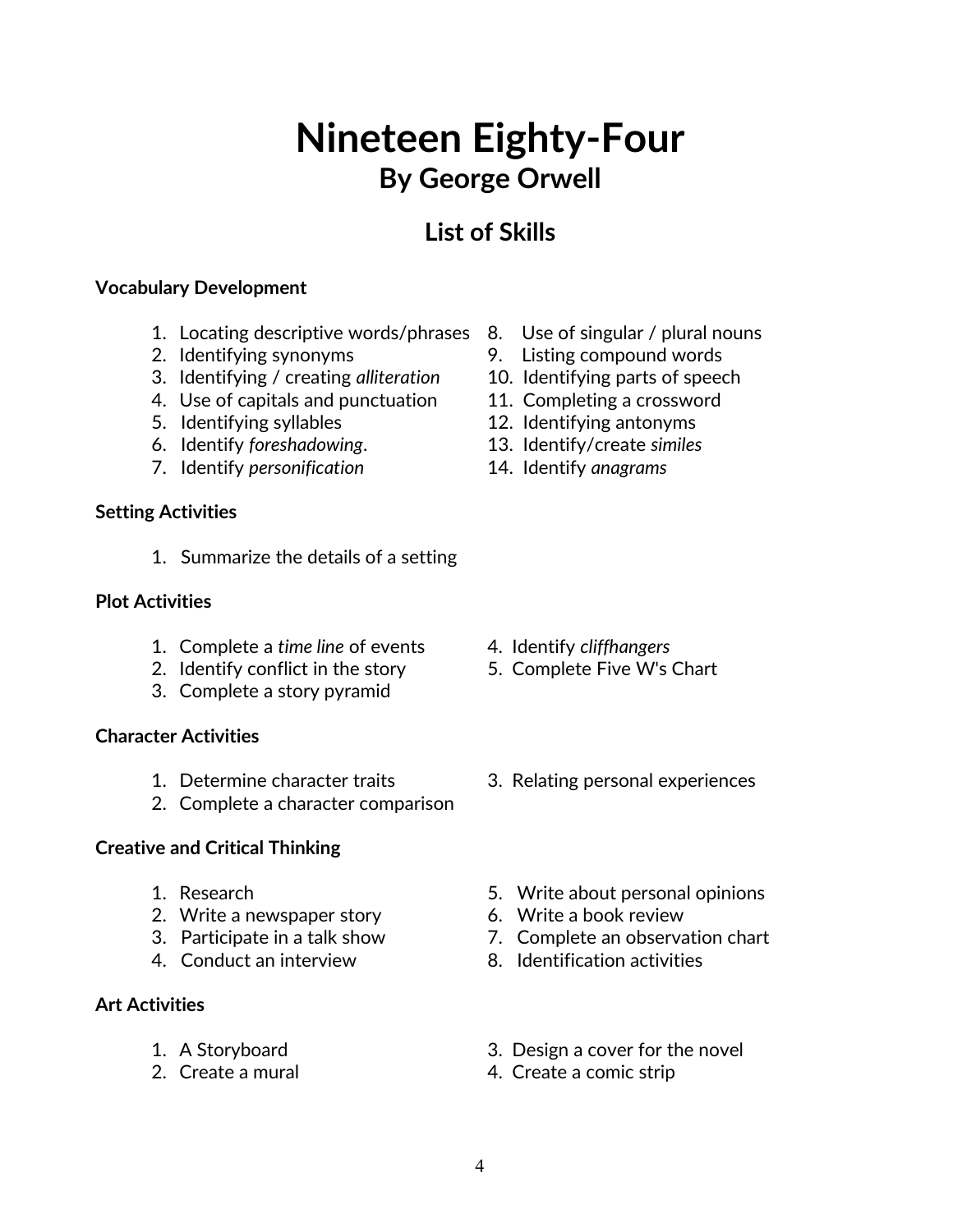#### **Synopsis**

Winston Smith works for the Ministry of Truth in London, chief city of Airstrip One. Big Brother stares out from every poster, the Thought Police uncover every act of betrayal. When Winston finds love with Julia, he discovers that life does not have to be dull and deadening, and awakens to new possibilities. Despite the police helicopters that hover and circle overhead, Winston and Julia begin to question the Party; they are drawn towards conspiracy. Yet big brother will not tolerate dissent – even in the mind. For those with original thoughts they invented Room 101. (Penguin Books)

A complete synopsis and other helpful reviews can be found on the following website: https://en.wikipedia.org/wiki/Nineteen\_Eighty-Four (Summary may contain spoilers)

#### **Author Biography** *George Orwell*

**Eric Arthur Blair** (25 June 1903– 21 January 1950), who used the pen name **George Orwell**, was an English novelist, essayist, journalist and critic. His work is marked by lucid prose, awareness of social injustice, and opposition to totalitarianism.

Orwell wrote literary criticism, poetry, fiction, and polemical journalism. He is perhaps best known for his *dystopian* novel *Nineteen Eighty-Four* and the allegorical novella *Animal Farm*.

Orwell's work continues to influence popular and political culture, and the term *Orwellian*—descriptive of totalitarian or authoritarian social practices - has entered into modern day language together with many of his neologisms, including, but not limited to, *cold war*,



*Big Brother*, *Thought Police*, *Room 101*, *Memory Hole*, *double-think*, and *thought-crime*.

Courtesy of Wikipedia. [https://en.wikipedia.org/wiki/George\\_Orwell](https://en.wikipedia.org/wiki/George_Orwell)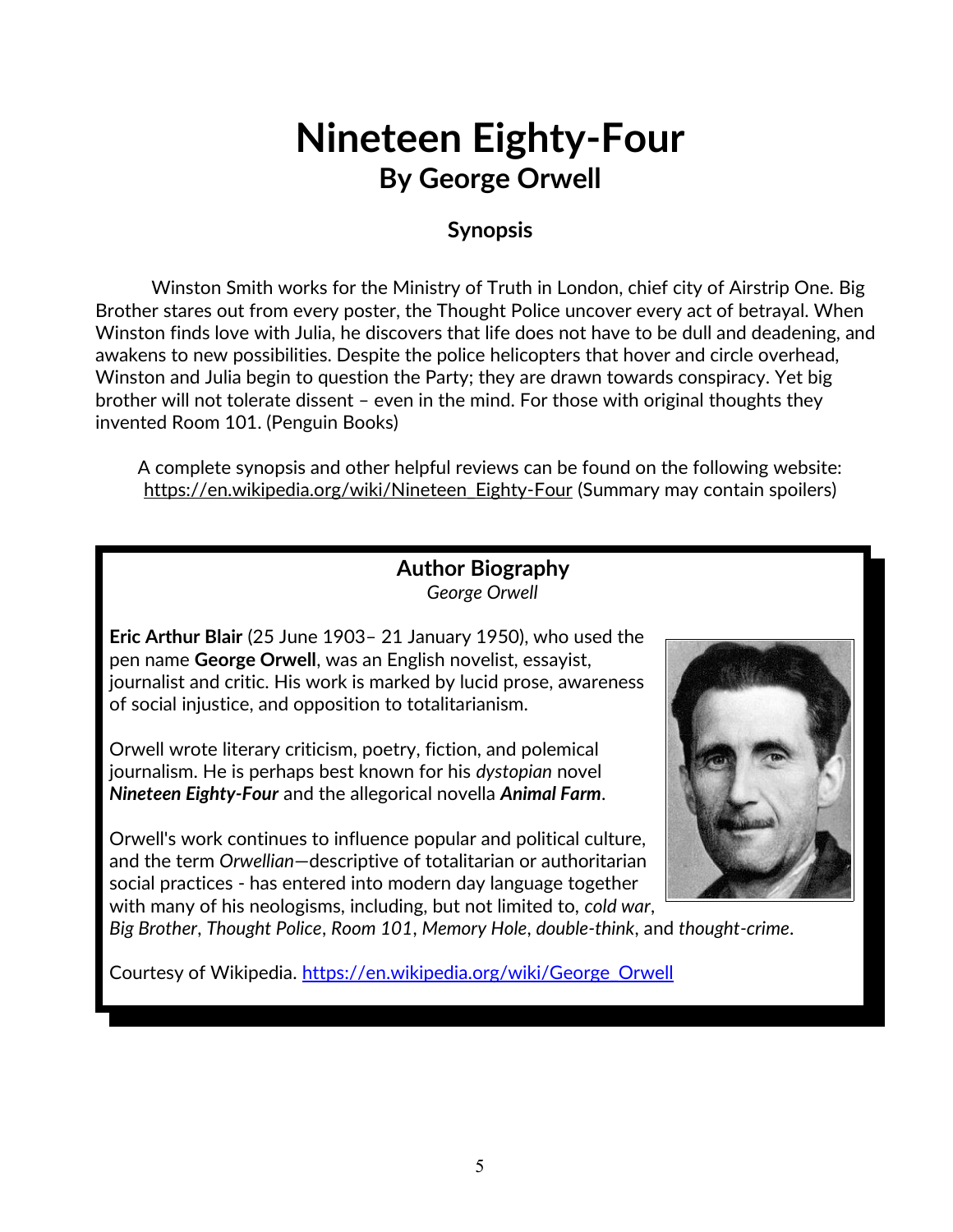

### **Student Checklist**

Student Name

| Assignment | Grade / Level | Comments |
|------------|---------------|----------|
|            |               |          |
|            |               |          |
|            |               |          |
|            |               |          |
|            |               |          |
|            |               |          |
|            |               |          |
|            |               |          |
|            |               |          |
|            |               |          |
|            |               |          |
|            |               |          |
|            |               |          |
|            |               |          |
|            |               |          |
|            |               |          |
|            |               |          |
|            |               |          |
|            |               |          |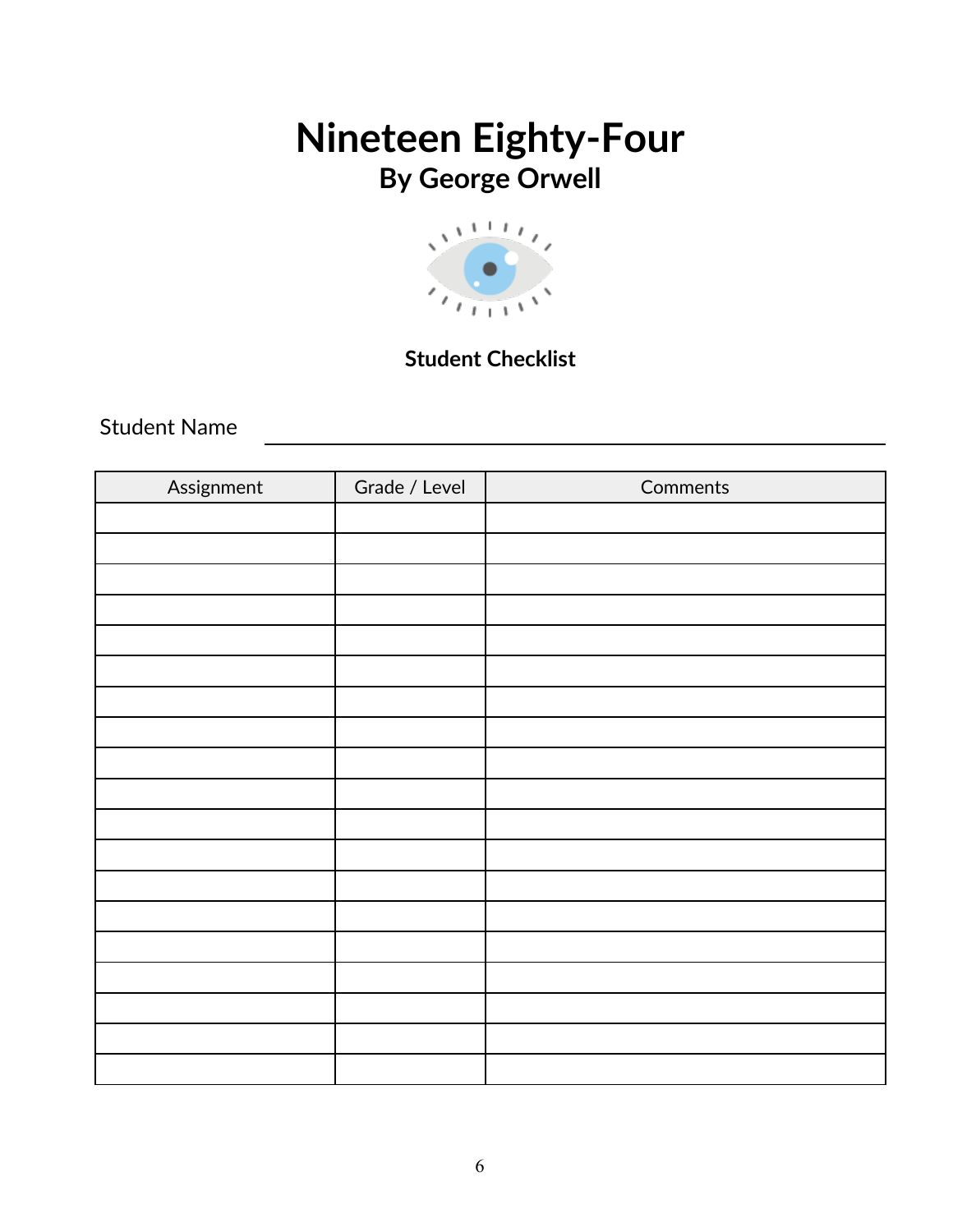# **Nineteen Eighty-Four**



# *By George Orwell*

Name: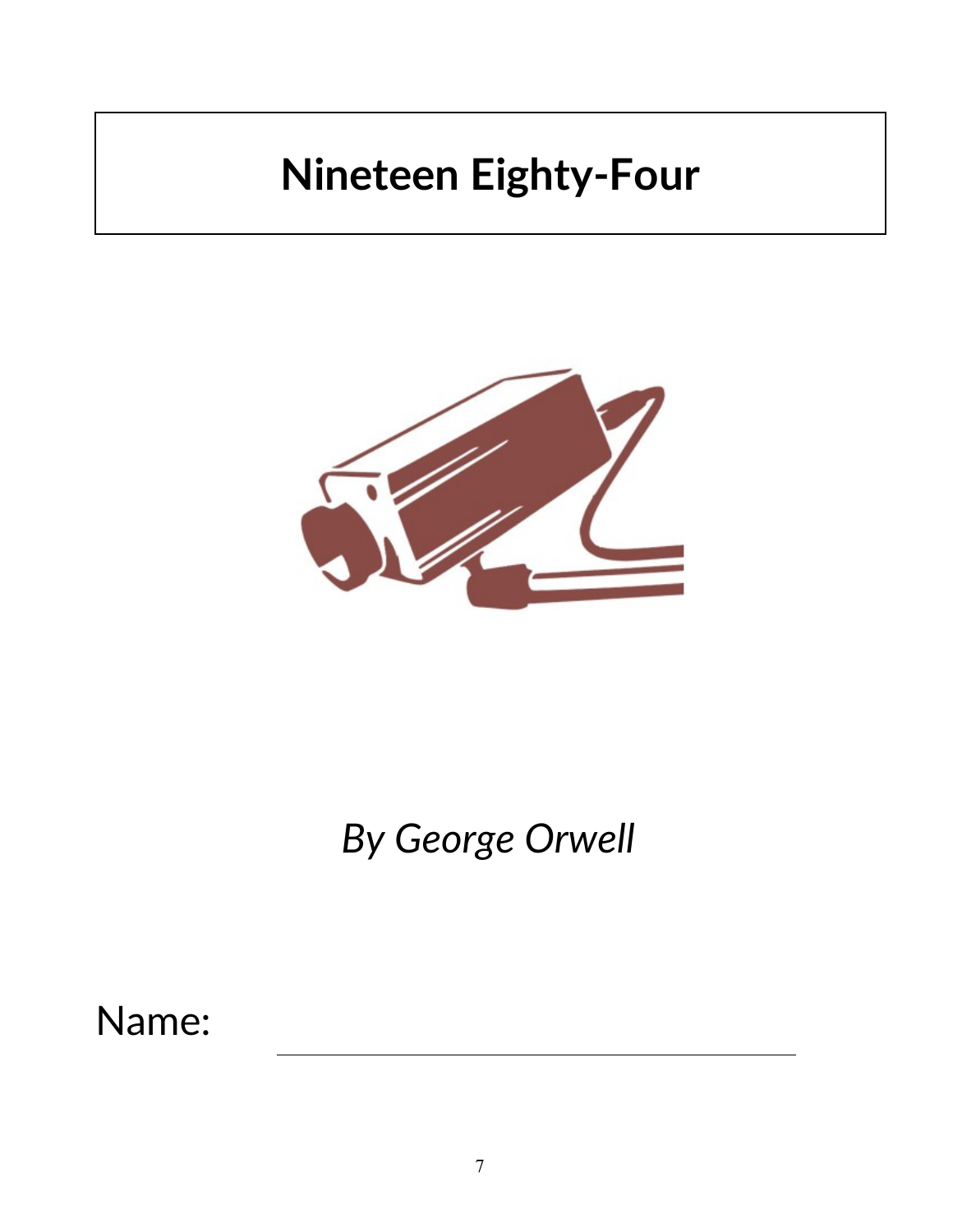

## **Part One: Chapters 1-2 (1-2 Days Reading)**



### **Before you read the chapter**:

*Nineteen Eighty-Four* is frequently classified as a 'dystopian' novel. Do a bit of research in your school library or the Internet and list five other novels that also fit into this unique category.

| Novel 1 | Author 1 |  |
|---------|----------|--|
| Novel 2 | Author 2 |  |
| Novel 3 | Author 3 |  |
| Novel 4 | Author 4 |  |
| Novel 5 | Author 5 |  |



### **Vocabulary:**

The reader is introduced to a number of unique words and phrases in our novel. Draw a straight line to connect the vocabulary word to its definition. Remember to use a straight edge.

- 
- 1. Big Brother **A.** A system of government that requires obedience to the state.
- 2. Newspeak B. The rejection or all religious and moral principles.
- 3. Nihilism C. The religious theory that self is all that can be known to exist.
- 4. Futurism **D. Controversial thinking, considered to be a criminal offense.**
- 5. Memory Hole E. An organization exercising total control over a society.
- 6. Totalitarian F. Concern with events/trends that have yet to take place.
- 7. Solipsism G. A visual display terminal.
- 8. Doublethink **H. Ambiguous euphemistic language used in propaganda.**
- 9. Telescreen **I. The acceptance of holding contrary beliefs at the same time.**
- 10. Thoughtcrime J. An imaginary place where inconvenient or unpleasant information is put and quickly forgotten.
- 
- 
- 
- 
- 
- 
- 
- 
-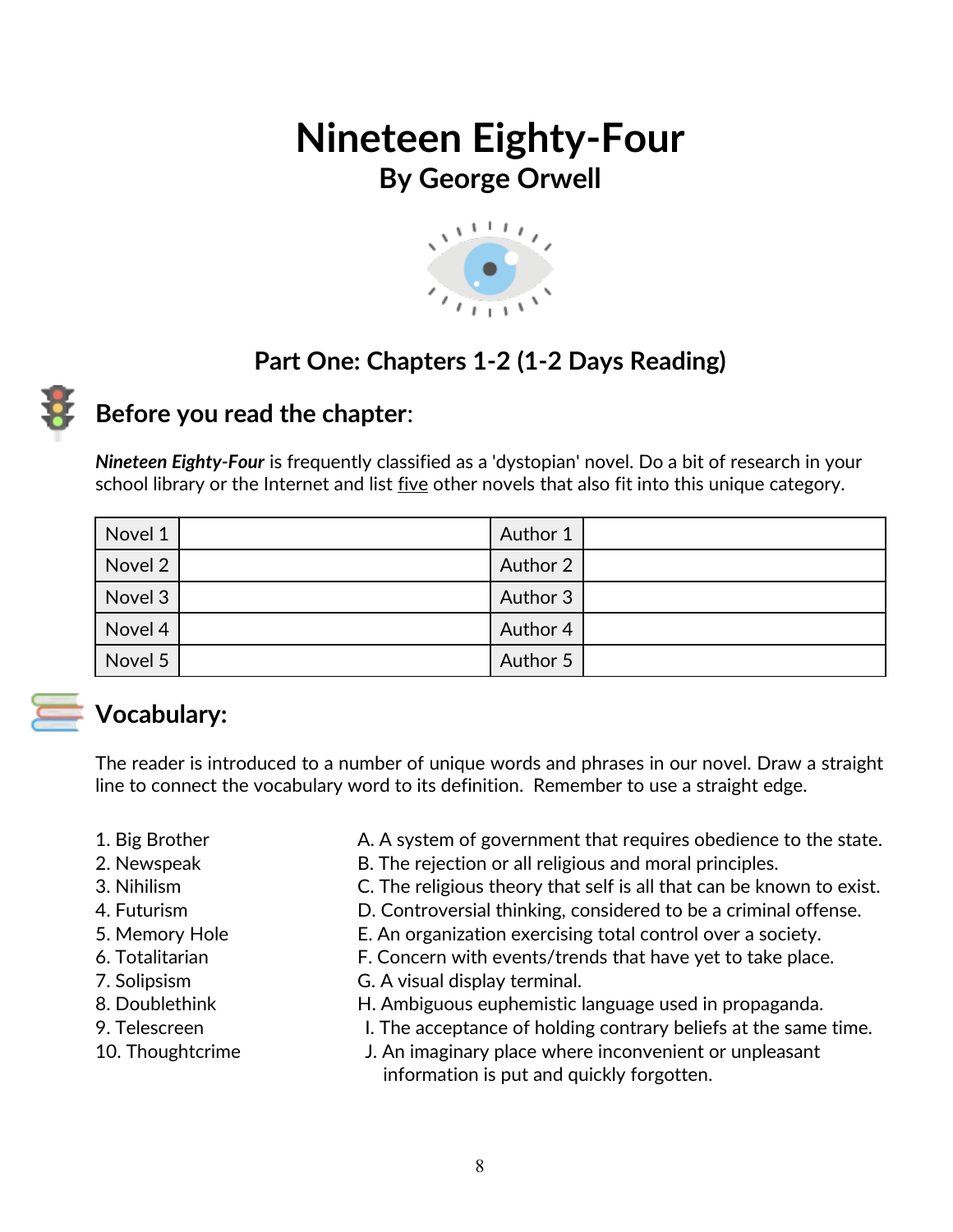

- 1. Describe the setting of our story as Chapter One begins.
- 2. What is meant by the phrase '*BIG BROTHER IS WATCHING YOU*'?
- 3. Do you think it is *always* wrong for a government to spy on their own citizens? Be sure to defend your answer.

b. Do you believe personal privacy to be a right for every individual? Why or why not?

4. What are the three slogans or phrases used by the Party?

5. Why was it considered normal for parents to be frightened of their children?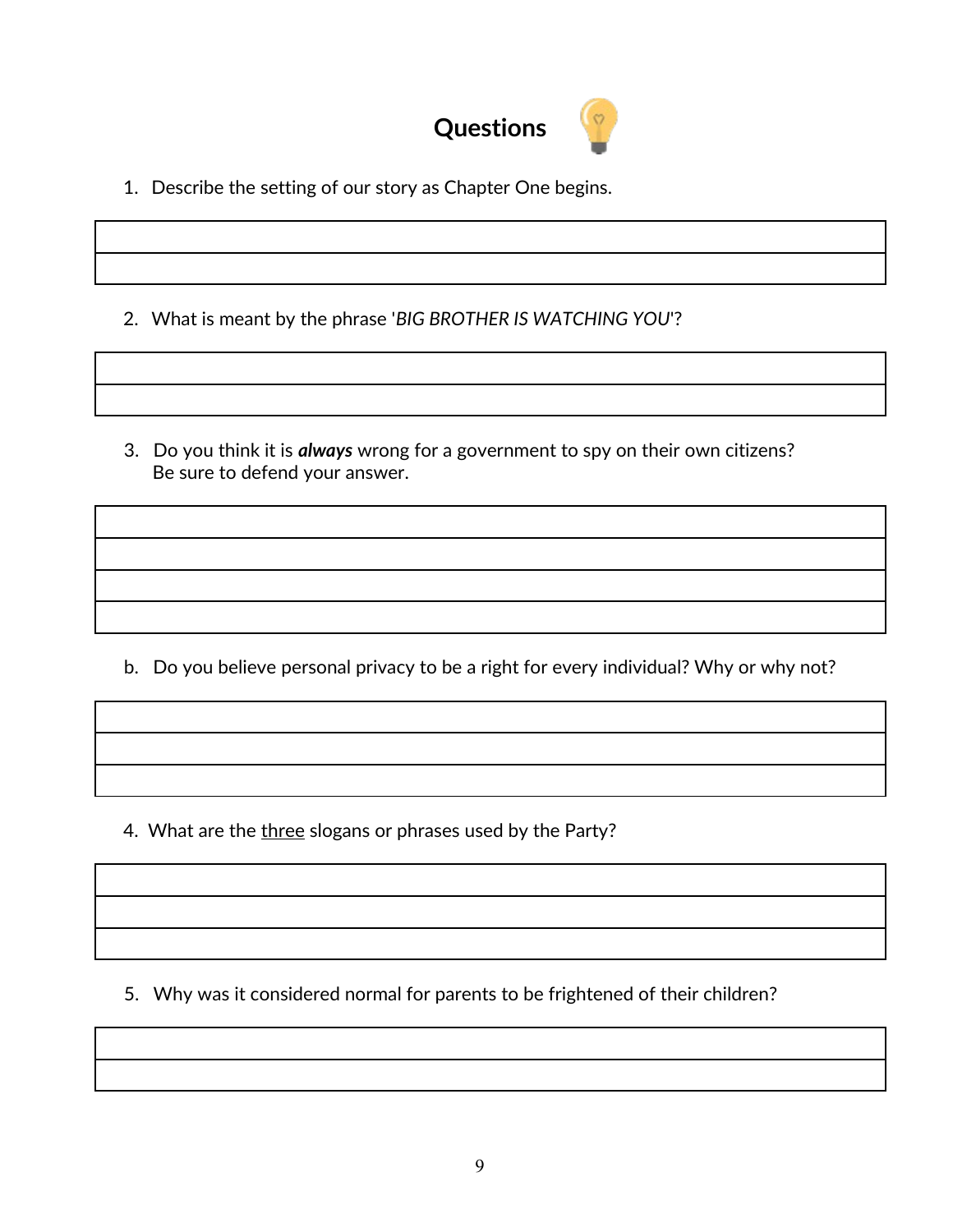## **Language Activity**



**A.** A **simile** is a comparison using the words *like* or *as*. The following is an example from Chapter One: *"In the far distance a helicopter skimmed down between the roofs, hovered for an instant like a bluebottle, and darted away again with a curving flight"* 

What two things are being compared in this example?

1

Invent two of your own **similes** comparing two different people or objects with something from your own imagination:

2

**B. Foreshadowing** is a literary device used by authors to provide clues for the reader so that they are able to predict what might occur *later* in the story. How might the following statement taken from Chapter Two be considered an example of this literary device? *"Years ago – how long was it? Seven years it must be – he had dreamed that he was walking through a pitch-dark room. And someone sitting to one side of him had said as he passed: 'We shall meet in the place where there is no darkness.'"*



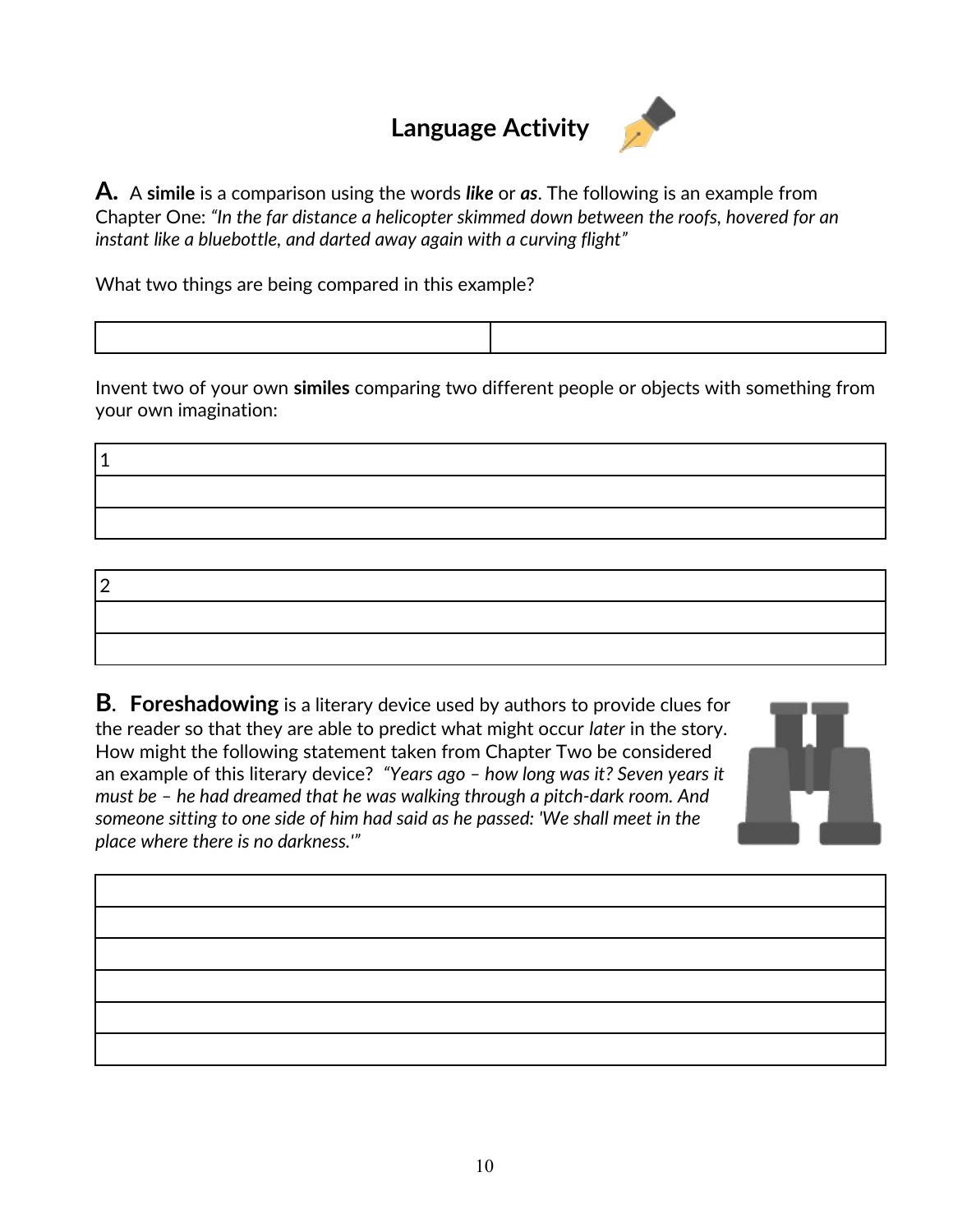# **C. The Eight Parts of Speech**

Find at least  $\underline{4}$  examples of each of the eight parts of speech from these chapters and list them in the appropriate section of the chart below.



| Interjections       |  |
|---------------------|--|
|                     |  |
| Nouns               |  |
|                     |  |
| Pronouns            |  |
|                     |  |
| <b>Conjunctions</b> |  |
|                     |  |
| Prepositions        |  |
|                     |  |
| Adjectives          |  |
|                     |  |
| Adverbs             |  |
|                     |  |
| Verbs               |  |
|                     |  |